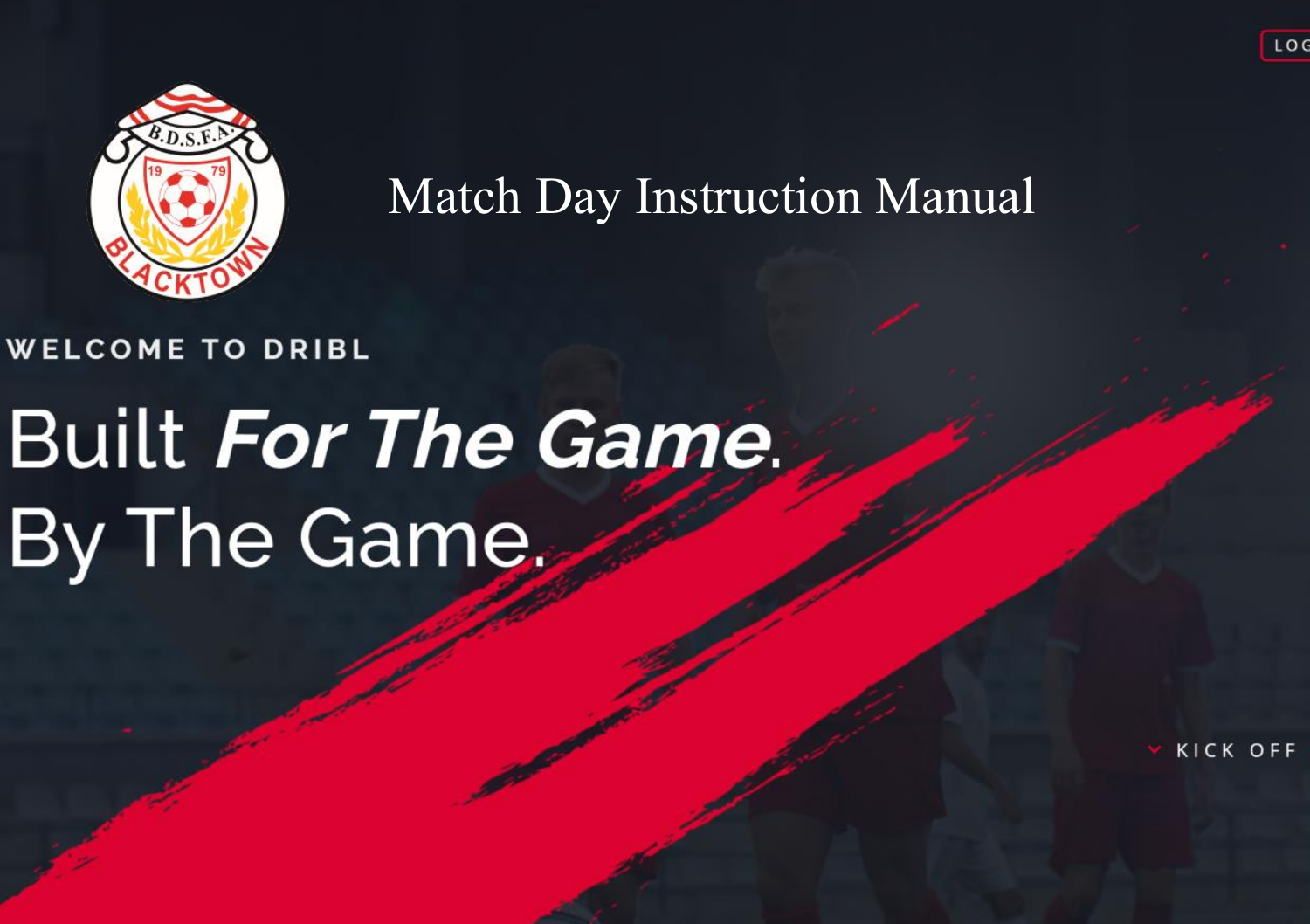#### **Download the DRIBL App**



Your Login and Password have already been set up via the activation email sent to you from dribl.com

Enter your email address and password

*If you have forgotten your password hit the Forgot Password link to reset to your password. This will send you a reset email to your registered email address*

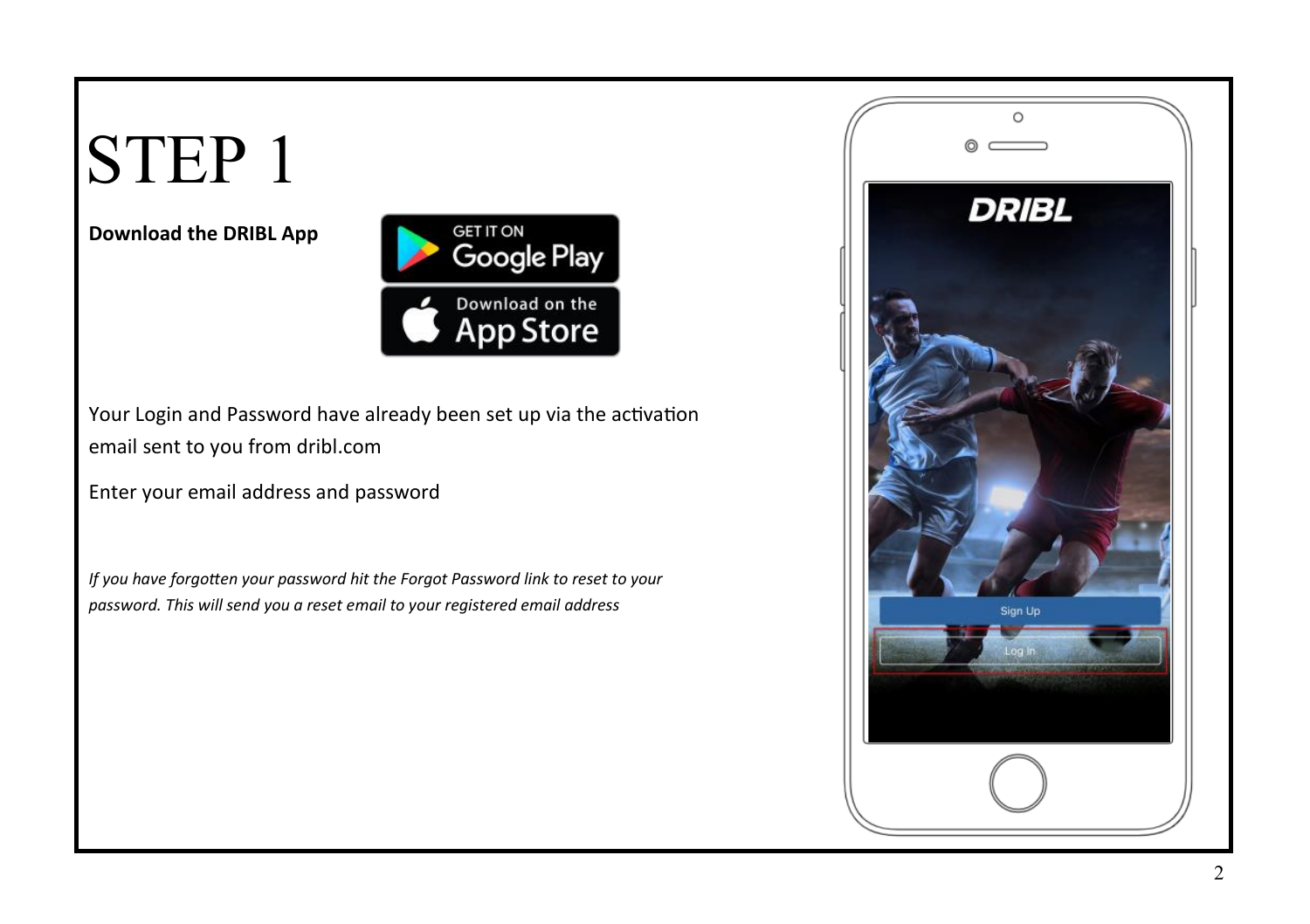#### **The home screen**

Click on the YOUR TEAM tile. In this case we will use Blacktown Districts SFA U14 01 Male. Click this tile.

*What do the initials in the hexagon stand for?*

*MA = Manager*

*TR = Team Reporter allows you to complete Matchsheets*

*RT = Team Recorder allows you to enter scores at the end of the match*

*PL = Player*

*CO = Coach*

*OF = Official*

*RF = Referee*

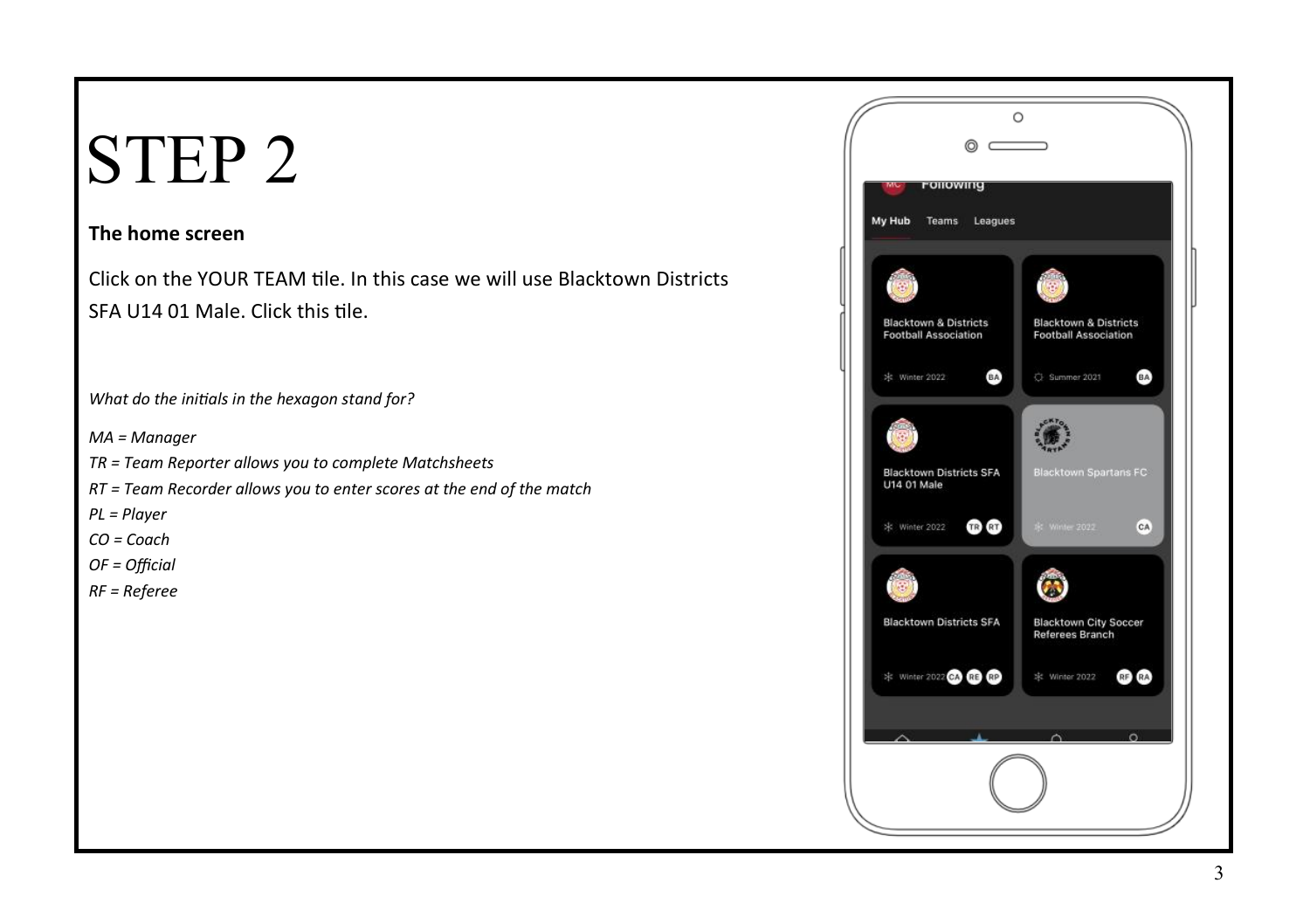#### **The MATCHES page**

Scroll down to find your match

|                         | Ο<br>$\circ$ $\subset$                                                                                                      |
|-------------------------|-----------------------------------------------------------------------------------------------------------------------------|
| $\leftarrow$<br>Matches | <b>Blacktown Districts SFA U14</b><br>01 Male                                                                               |
|                         | <b>Previous Matches</b>                                                                                                     |
| Feb:<br>5               | Round R1<br>Saturday 5th February 2022, 10:20                                                                               |
|                         | Blacktown<br>Canterbury<br>Districts SFA U14<br>10:20<br><b>Jak</b><br><b>Bankstown FC</b><br>01 Male<br><b>U14 01 Male</b> |
|                         | <b>Trial Matches</b><br>Blacktown Football Park Field 1                                                                     |
| Feb<br>13               | Round R1<br>Sunday 13th February 2022, 14:10                                                                                |
|                         | Blacktown<br>Macarthur FA<br>14:10<br>Districts SFA U14<br>U14 01 Male<br>01 Male                                           |
|                         | <b>Trial Matches</b><br>Lynwood Park Field 1                                                                                |
| Feb<br>20               | Round R1<br>Sunday 20th February 2022, 10:20                                                                                |
|                         | Blacktown<br>Hills Football U14<br>Districts SFA U14<br>10:20<br>01 Male<br>01 Male                                         |
|                         | <b>Trial Matches</b><br>Blacktown Football Park Field 1                                                                     |
|                         |                                                                                                                             |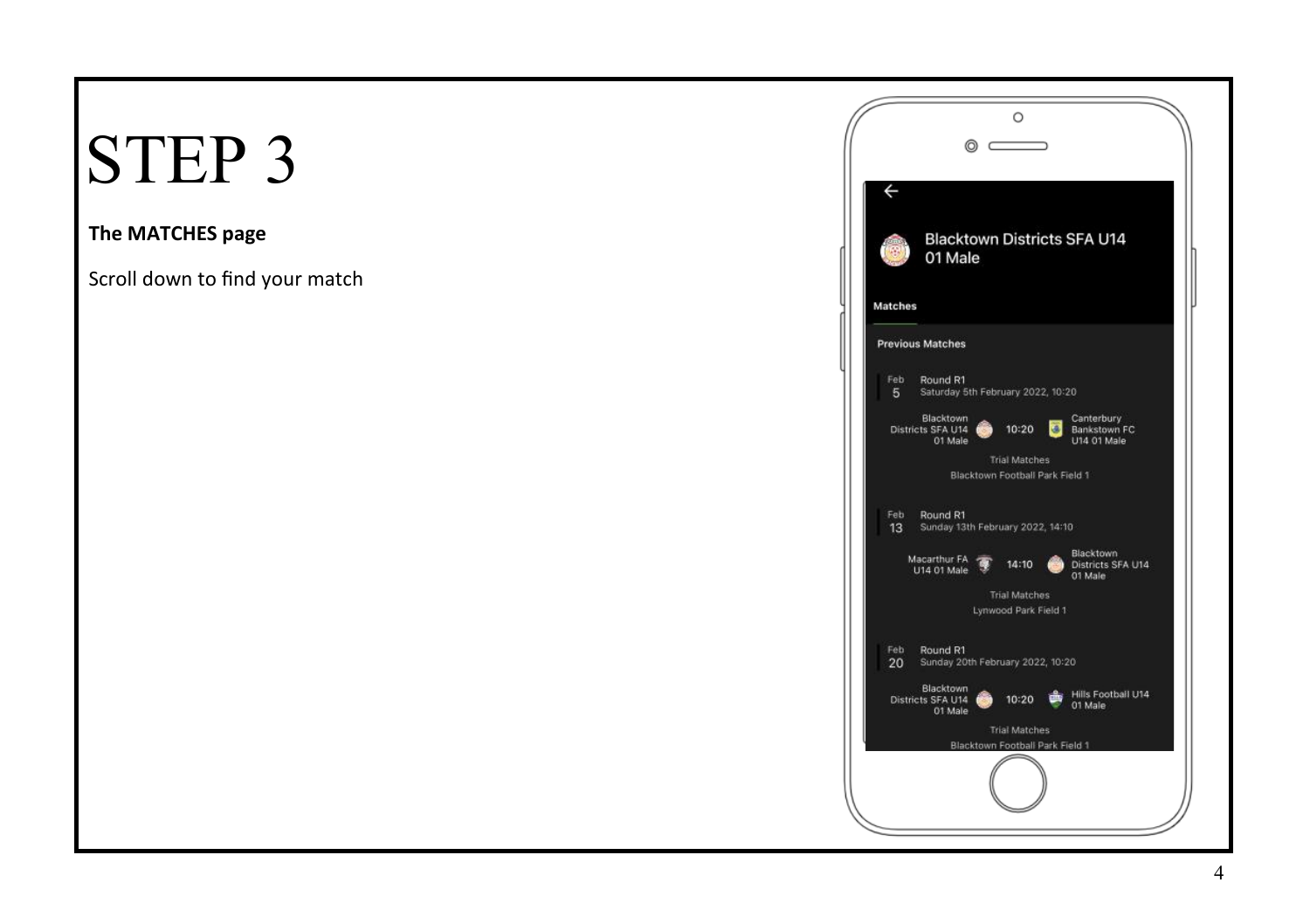#### **The MATCH PREVIEW page**

On this page you will find the match details, a map to the field and both team's form.

Hit the Match Sheet!

*Your menu items may differ from those with higher permissions. Example, a Club Secretary will see a lot more at this point compared to a Team Manager*

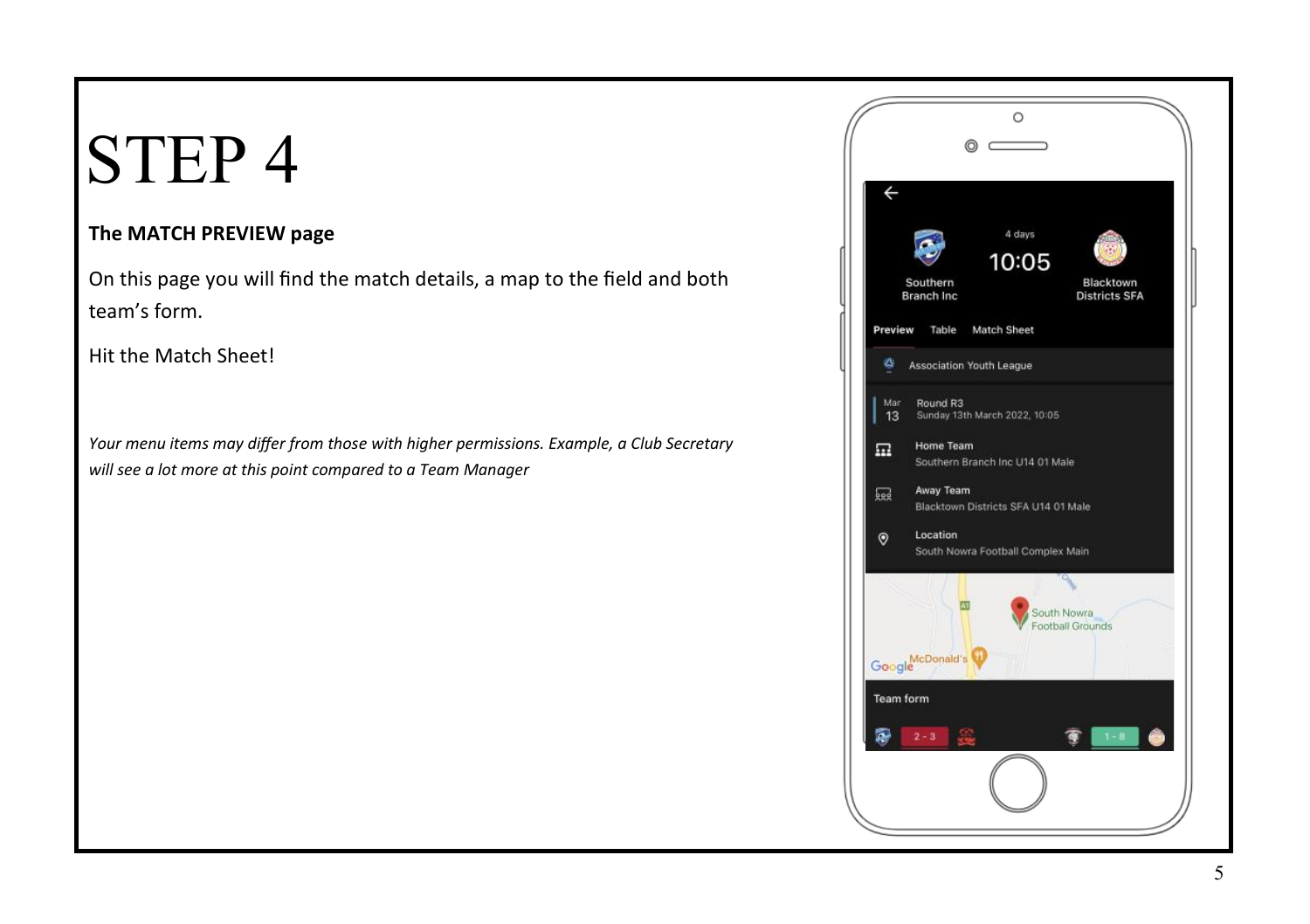### STEP<sub>5</sub>

#### **The Match Sheet—Before the Match**

Where the match information is entered!

*Home Team - The first team as listed on the fixtures list*

*Away Team - The second team as listed on the fixtures list*

*Referees - Shows the referee coverage (to be implemented at a later date)*

*Officials - The Ground Official's name is entered here*

|                         | O<br>$\circ$ $\,$                                       |                                   |
|-------------------------|---------------------------------------------------------|-----------------------------------|
| $\overline{\leftarrow}$ | 4 days<br>10:05<br>Southern<br><b>Branch Inc</b>        | Blacktown<br><b>Districts SFA</b> |
| Preview<br>图            | <b>Match Sheet</b><br>Table                             |                                   |
|                         | Association Youth League                                |                                   |
| Pre Game                |                                                         |                                   |
| 显                       | Home Team<br>Home team submitted<br>Home team confirmed | ⋋                                 |
| 赑                       | Away Team<br>Away team submitted<br>Away team confirmed | $\geq$                            |
| per                     | <b>Referees</b><br>No referees were allocated           | $\mathcal{P}$                     |
| <b>29°</b>              | <b>Officials</b><br>1 officials were allocated          | >                                 |
| Game                    |                                                         |                                   |
| H                       | Cards<br>No cards were entered                          |                                   |
|                         |                                                         |                                   |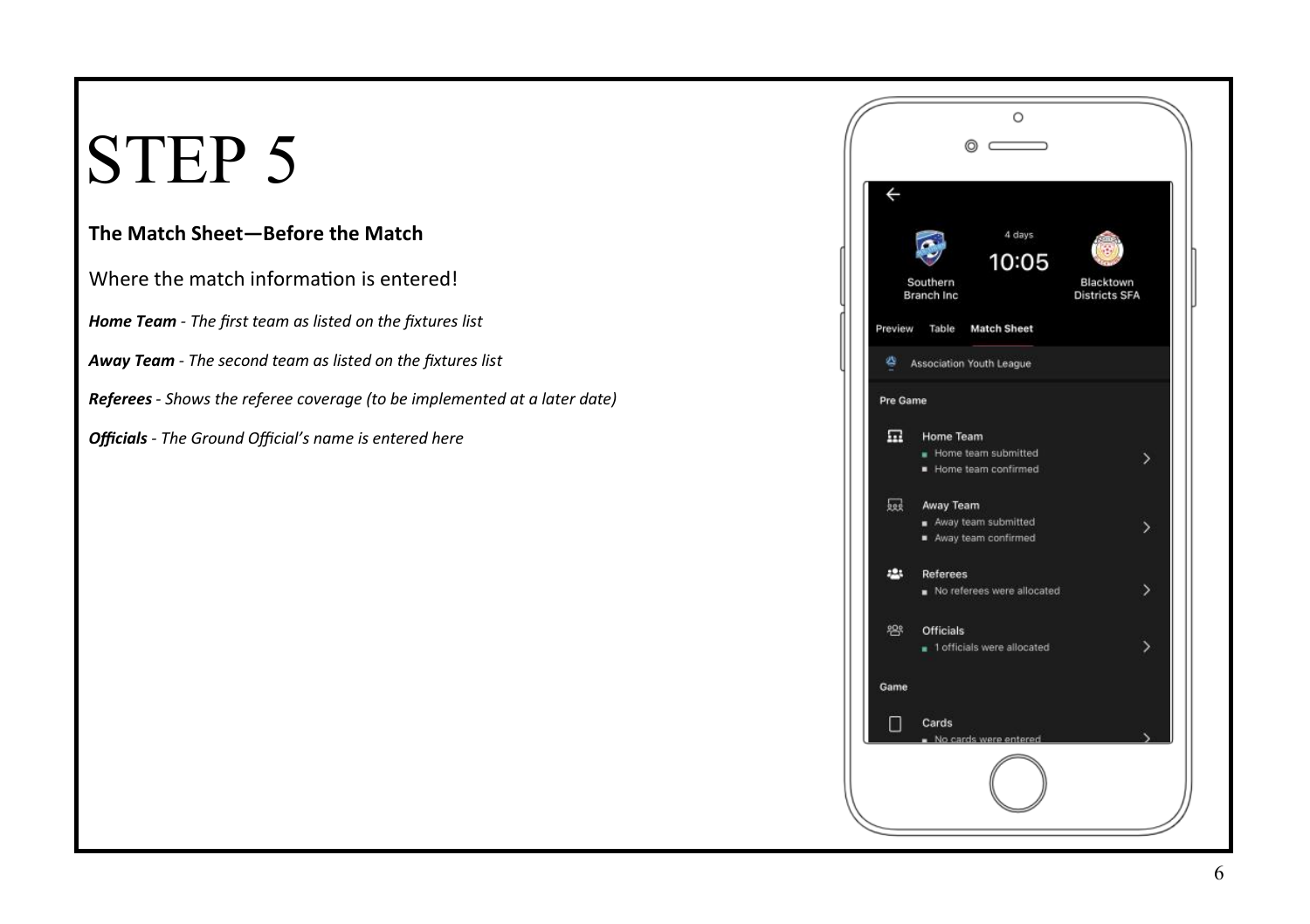#### **Player Information**

In this case Blacktown District U14 are playing away against Southern Branch.

Click the red cross to show that the player is available. It will change to a tick as shown in the image.

Click "P" to show that the player is playing.

"S" stands for starting. This is not relevant in our Competitions

To change a players jersey number, press and hold down their name. A new menu will pop up allowing to change jersey numbers, set the goalkeeper, set the captain, etc.

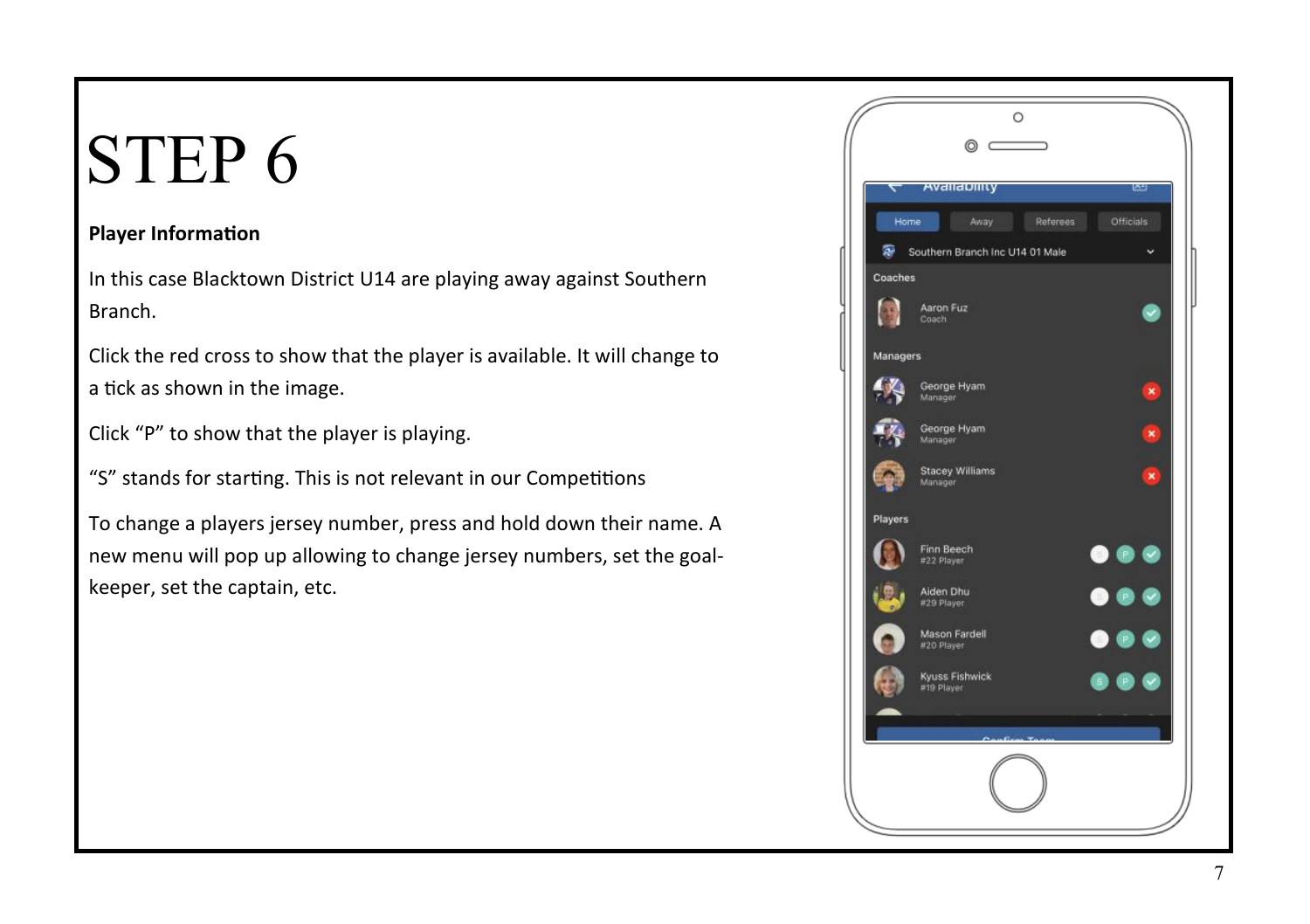### STEP 6 Continued

#### **Home Team/Away Team**

As we can see, our team as the away team has not touched the match sheet yet

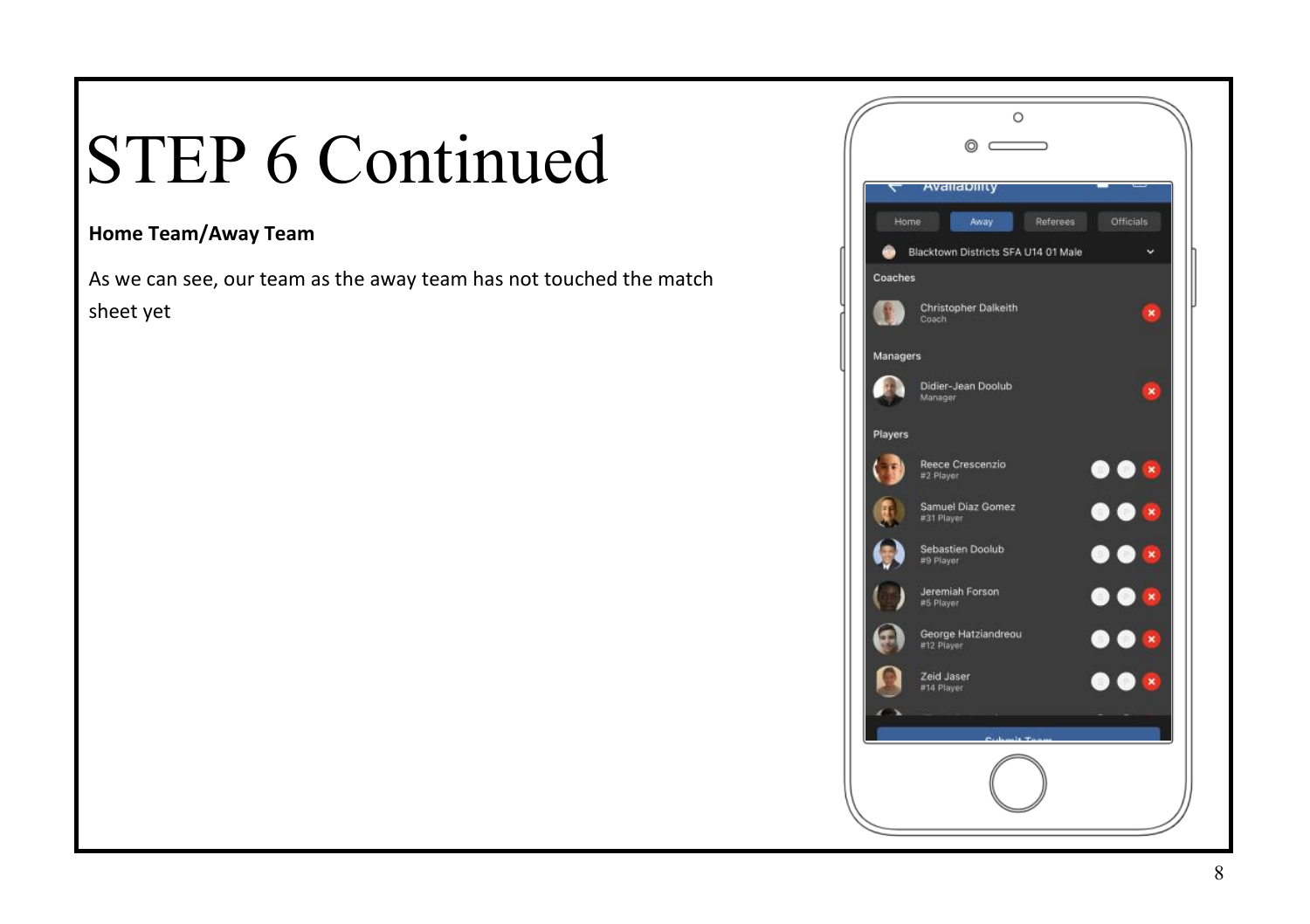#### **Adding Borrowed Players**

To add a borrowed player, hit the + button indicated by the red arrow.

A new page will open where you can search for the player that you wish to borrow. Ensure that you hit "Done" after you have selected your borrowed player.

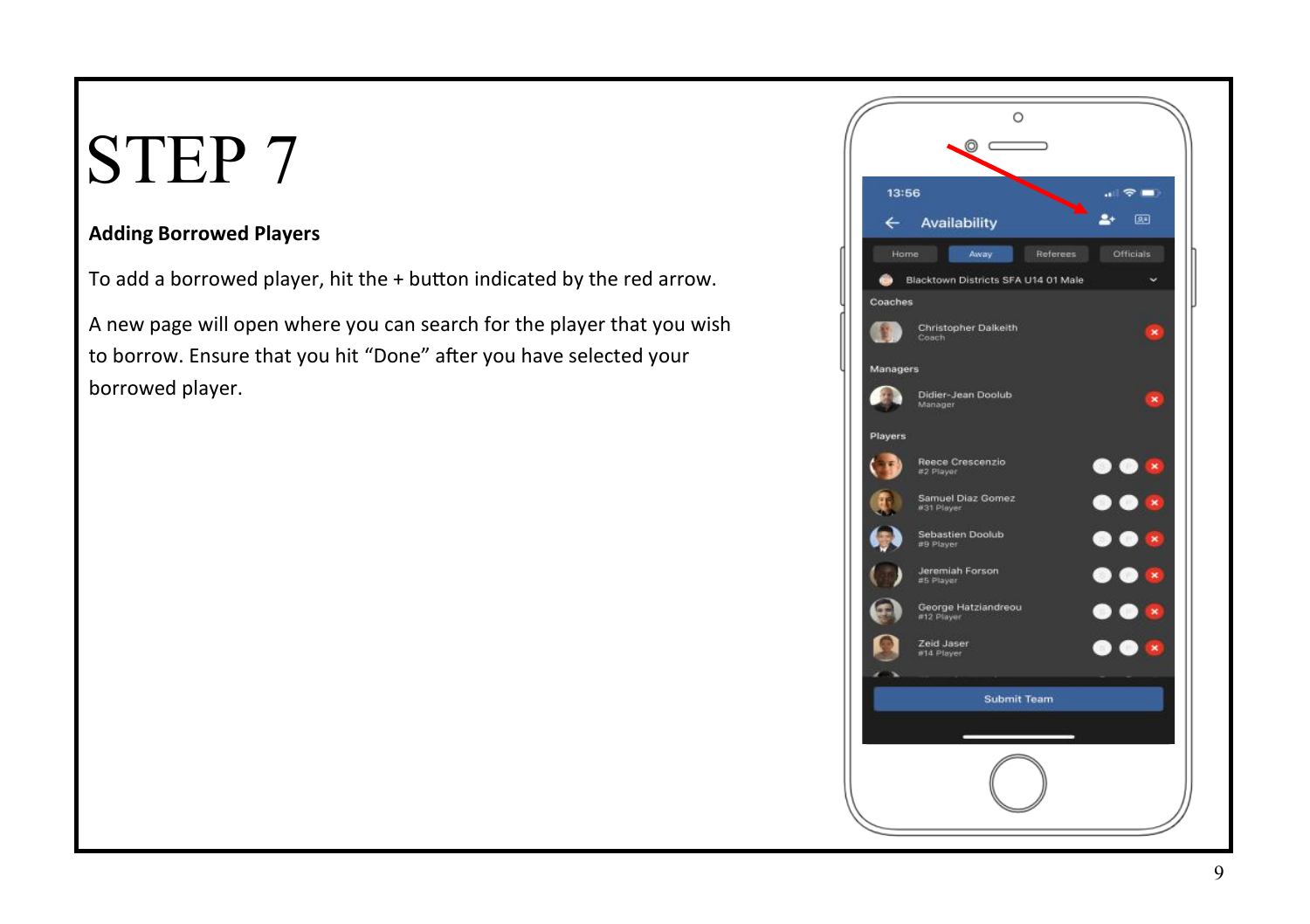#### **Submitting Your Team**

After you have set up all of your pre-game information, hit "Submit Team" at the bottom of the screen.

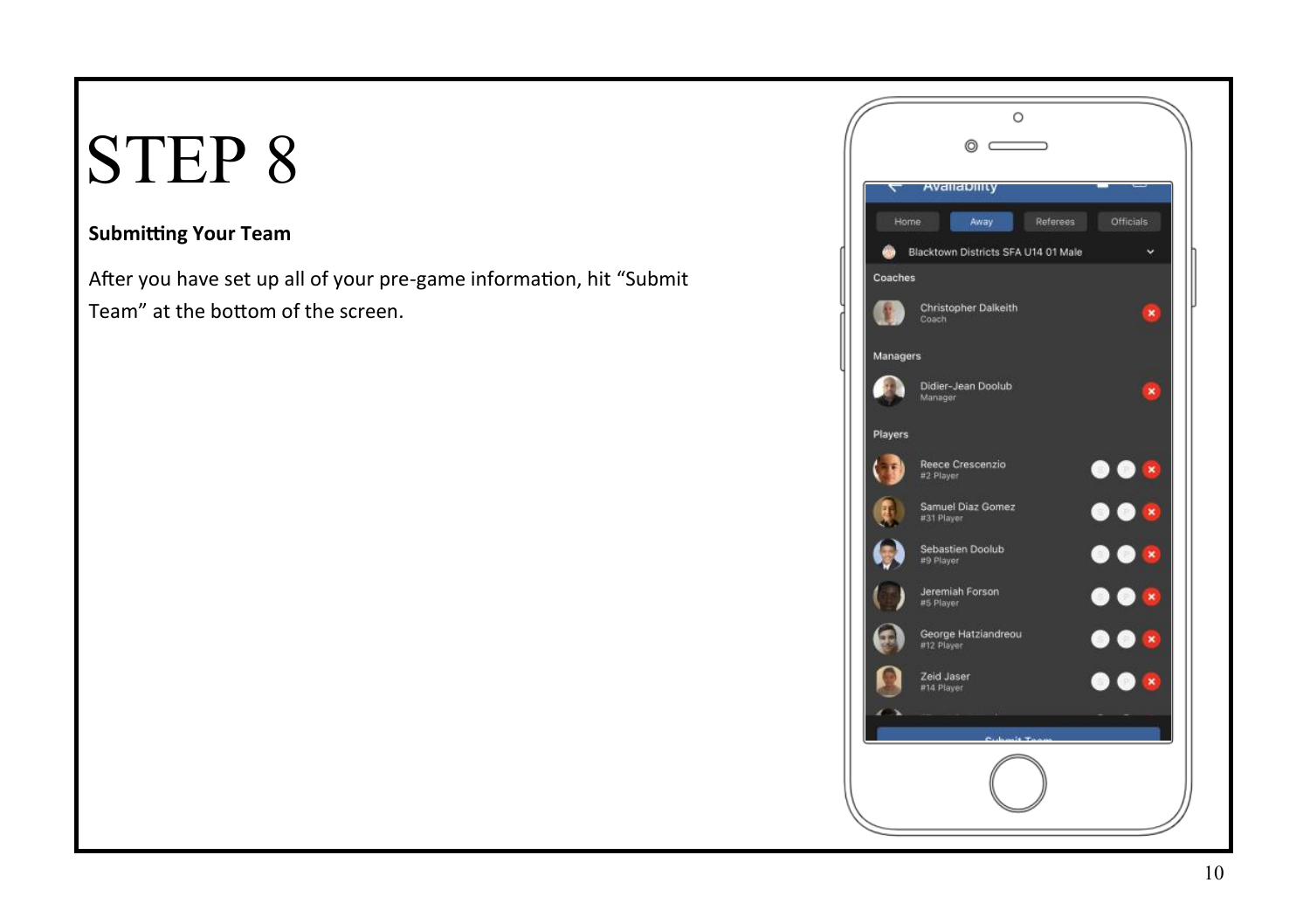#### **Confirming the Opposition Team**

Meet up with the opposing manager and ensure that the pictures and jersey numbers are exactly as they are listed on the Match Sheet. You can enlarge the player photos by holding down the player photos and sliding across.

Once you are happy with the opposition hit "Confirm Team" at the bottom of the screen.

If any changes are to be made after this is completed, both managers will need to un-confirm the opposition teams, un-submit their own team make the changes and then re-submit and re-confirm.

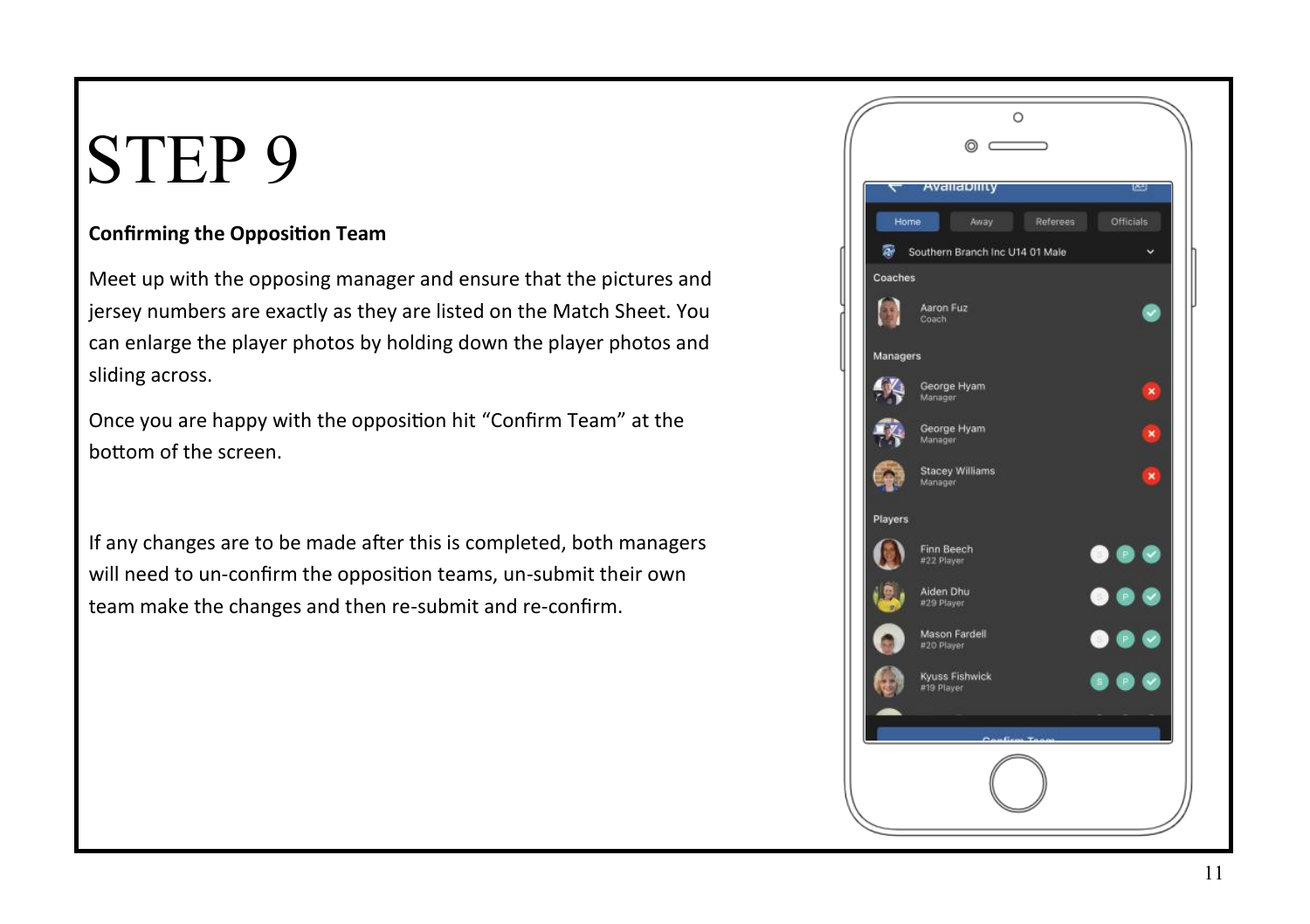#### **Entering Officials**

Officials are entered in this area. They are:

- Ground Officials
- Match Day Supervisor
- Marshall (Premier League Only)
- Non– Accredited Referee

*Enter you ground official, match day supervisor & Premier League Marshall here*

### AT THIS POINT ALL PRE-MATCH TASKS ARE COMPLETE!